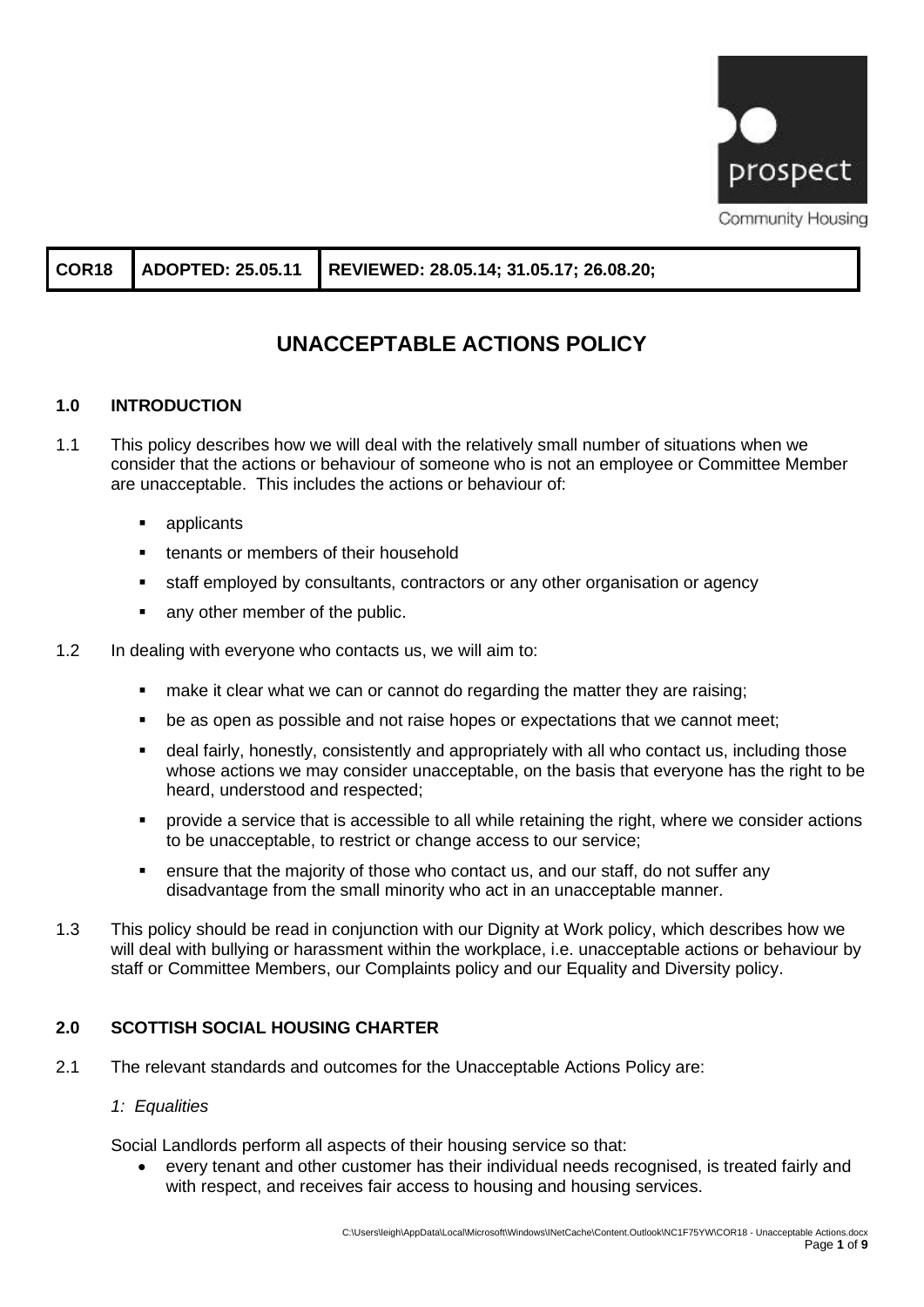#### *2: Communication*

Social Landlords manage their businesses so that:

• tenants and other customers find it easy to communicate with their landlord and get the information they need about their landlord, how and why it makes decisions and the services it provides.

### **3.0 UNACCEPTABLE ACTIONS - DEFINITIONS**

- 3.1 We recognise that people may act "out of character" in times of trouble or distress. For example, we may have to take into account that they may have experienced upsetting or distressing circumstances shortly before contacting us or coming to our office.
- 3.2 We do not view behaviour as unacceptable just because someone is being forceful or determined being persistent can be a positive advantage when pursuing a matter. However, the actions of those who are angry, demanding or persistent may result in unreasonable demands on the office or unacceptable behaviour towards staff. It is these actions that we consider unacceptable and which we aim to manage under this policy.
- 3.3 The types of actions we will consider unacceptable are:
	- a) Aggressive or abusive behaviour
	- b) Unreasonable demands
	- c) Unreasonable persistence

### **Aggressive or abusive behaviour**

- 3.4 We recognise that violence is not restricted to acts of aggression that may result in physical harm. It also includes behaviour or language (whether oral or written) that may cause staff to feel afraid, threatened or abused.
- 3.5 Examples of the types of behaviour that can occur under this heading include:
	- verbal or physical threats
	- actual physical violence
	- personal verbal abuse
	- derogatory remarks and rudeness
	- inflammatory statements
	- **■** unsubstantiated allegations.
- 3.6 We recognise that people may feel angry about a matter they wish to raise with us. However it is when any such anger turns into aggression directed towards staff that the behaviour becomes unacceptable. We expect our staff to be treated courteously and with respect, and we will always regard violence or abuse towards our staff as unacceptable.

### **Unreasonable demands**

- 3.7 People may make what we consider to be unreasonable demands on our office through:
	- the amount of information they seek,
	- the nature and scale of the service they expect to receive, or
	- the number of approaches they make.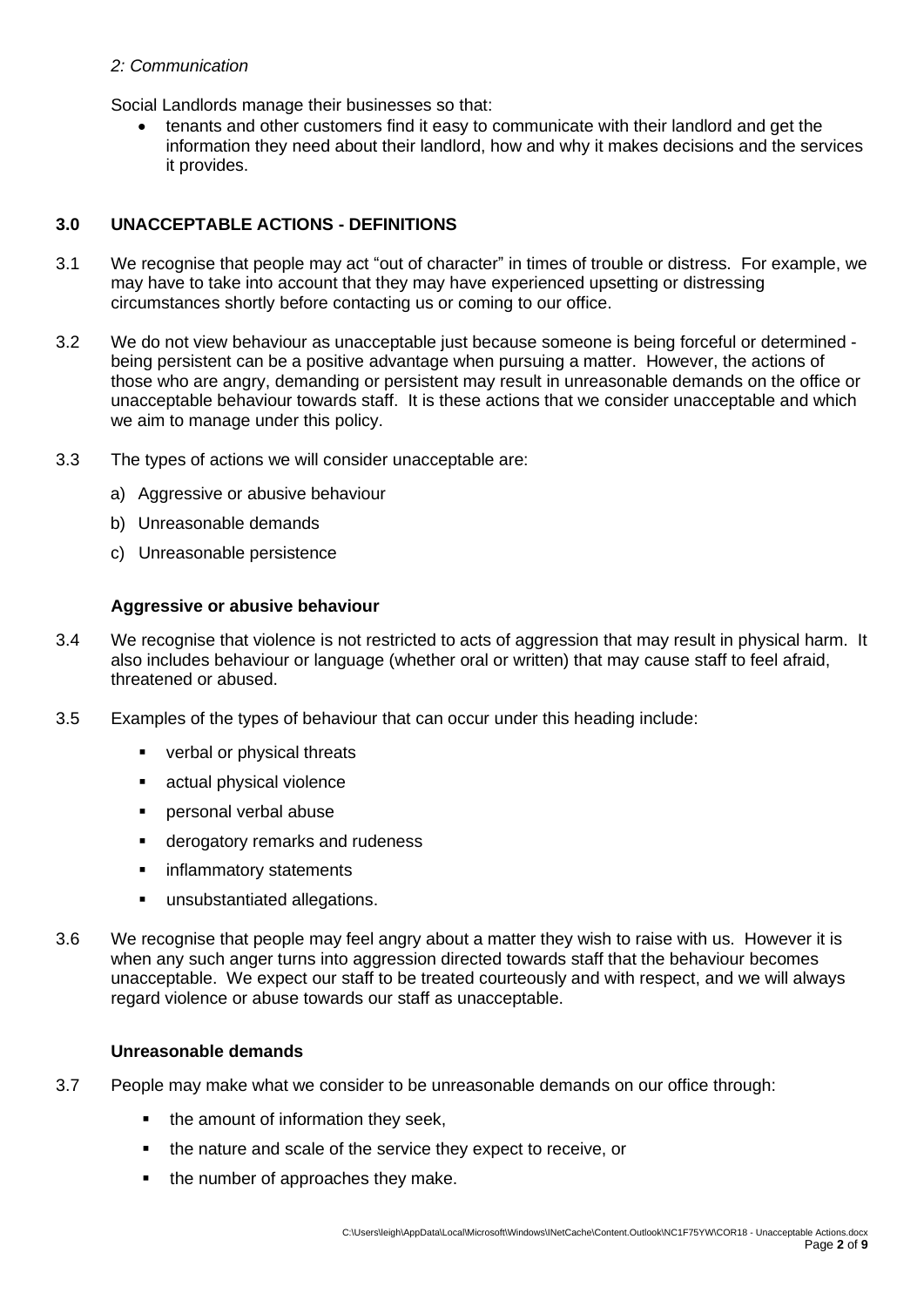What amounts to unreasonable demands will always depend on the circumstances surrounding the behaviour and the seriousness of the issues raised by the person.

- 3.8 Examples of the types of actions that can occur under this heading include:
	- **E** demanding responses within an unreasonable time-scale,
	- **·** insisting on seeing or speaking to a particular member of staff,
	- continual phone calls or letters,
	- **EXE** repeatedly changing the substance of the matter being raised, or
	- **E** raising unrelated matters at random intervals.
- 3.9 We will consider such demands as unacceptable and unreasonable if they start to impact substantially on the work of the office, such as taking up an excessive amount of staff time to the disadvantage of other callers or functions.

#### **Unreasonable persistence**

- 3.10 We recognise that some people will not or cannot accept that we are unable to assist them further or provide a level of service other than that we have provided already. Such individuals may persist in disagreeing with the action or decision taken in relation to the matter they have raised, or contact the office persistently about the same issue.
- 3.11 Examples of the types of actions that can occur under this heading include:
	- **•** persistent refusal to accept a decision we have made in accordance with our current policies and procedures, taking into account the facts of the matter raised,
	- **persistent refusal to accept explanations relating to what this office can or cannot do in a** particular situation, or
	- continuing to pursue a matter without presenting any new information.

The speech, tone of voice or physical actions of people who contact us in these situations may be entirely reasonable, but it is their persistent behaviour in continuing to do so that is not.

3.12 We will consider the actions of those who persist in such ways to be unacceptable when they take up what we regard as being a disproportionate amount of time and resources.

### **4.0 MANAGING UNACCEPTABLE ACTIONS OR BEHAVIOUR**

- 4.1 The action we will take to manage unacceptable actions or behaviour will depend on their nature and extent. If the behaviour adversely affects our ability to do our work and provide a service to others, we may need to restrict the type or amount of contact with our office in order to manage the situation. Appropriate measures will be taken to ensure that, where there are language barriers, service users understand the process.
- 4.2 We may restrict contact in person, by telephone, fax, letter or by email, or by any combination of these. We will try to maintain at least one form of contact and any action we take will aim, wherever possible, to allow the person to progress the matter to completion, if necessary through our complaints process.
- 4.3 In extreme situations, we may advise the person in writing that their name is on a 'no personal contact' list. This will mean that they must not telephone or visit our office and must restrict contact to either written communication or contact through a third party.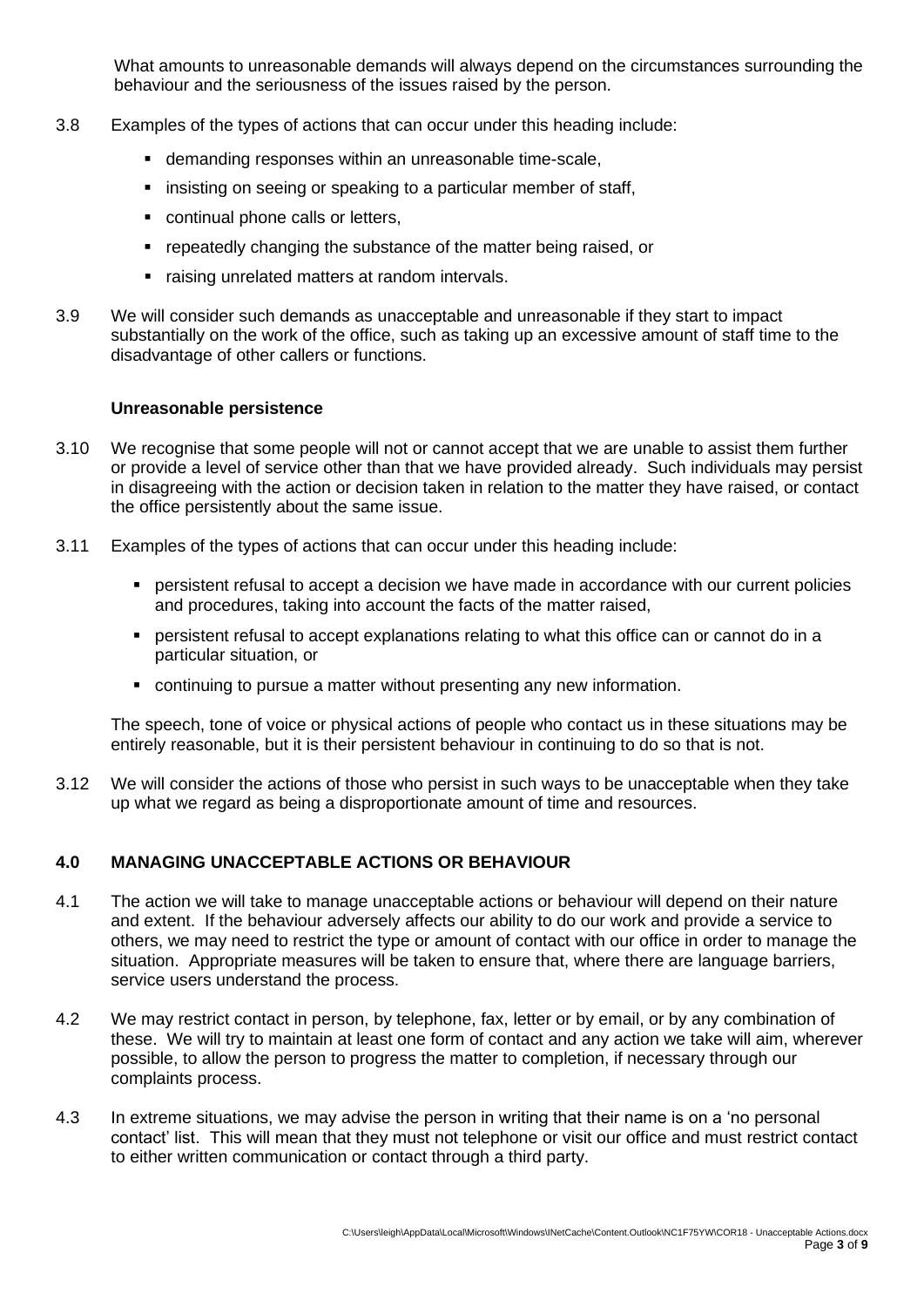- 4.4 Where unacceptable actions are connected with a disability, life condition or mental health condition reasonable adjustments will be made in applying this policy. This can include the use of third party advocates to assist service users to air their complaint.
- 4.5 The threat or use of physical violence, verbal abuse or harassment towards our staff is likely to result in the ending of all direct contact with the person involved. If physical violence is used or threatened this will be reported to the Police. Other types of incident may also be reported, depending on the perceived threat.
- 4.6 We will not deal with correspondence (letter, fax or email) that is abusive to staff or contains allegations that lack substantive evidence. When this happens we will:
	- tell the person that we consider their language offensive, unnecessary and unhelpful,
	- ask them to stop using such language, and
	- state that we will not respond to their correspondence if they do not stop.

We may require future contact to be through a third party.

- 4.7 Staff will be authorised to end telephone calls or conversations in the office if the person making contact is considered aggressive, abusive or offensive. The staff member handling the call or conversation will advise the person that their behaviour is unacceptable and that the call/conversation will end if the behaviour does not stop. Wherever possible, the staff member should alert a colleague to witness what they are saying to the person.
- 4.8 Where someone repeatedly phones, visits the office, sends irrelevant documents or raises the same issues, we may decide to:
	- only take telephone calls from the person at set times on set days, or put an arrangement in place for only one member of staff to deal with calls or correspondence from that person in the future;
	- require the person to make an appointment to see a named member of staff before visiting the office, or that they contact the office in writing only;
	- **•** return the documents to the person or, in extreme cases, advise the person in writing that further irrelevant documents will be destroyed;
	- take any other action that we consider appropriate.

We will always tell the complainant what action we are taking and why.

- 4.9 Where someone continues to correspond on a wide range of issues and this action is considered excessive, then the person will be told that only a certain number of issues will be considered in a given period and they will be asked to limit or focus their requests accordingly.
- 4.10 If all internal review mechanisms have been exhausted and the person continues to dispute our decision on the matter they have raised, we may decide to tell them that no future phone calls will be accepted or interviews granted concerning the matter, and that any future contact on this issue must be in writing.

We may then read and file future correspondence, but only acknowledge or respond to it if the person provides significant new information relating to the matter.

# **5.0 DECIDING TO RESTRICT CONTACT**

5.1 All staff who directly experience aggressive or abusive behaviour will have the authority to deal immediately with that behaviour in a manner they consider appropriate in the circumstances, in line with this policy. This may include ending a telephone call, meeting or visit, or a conversation at Reception.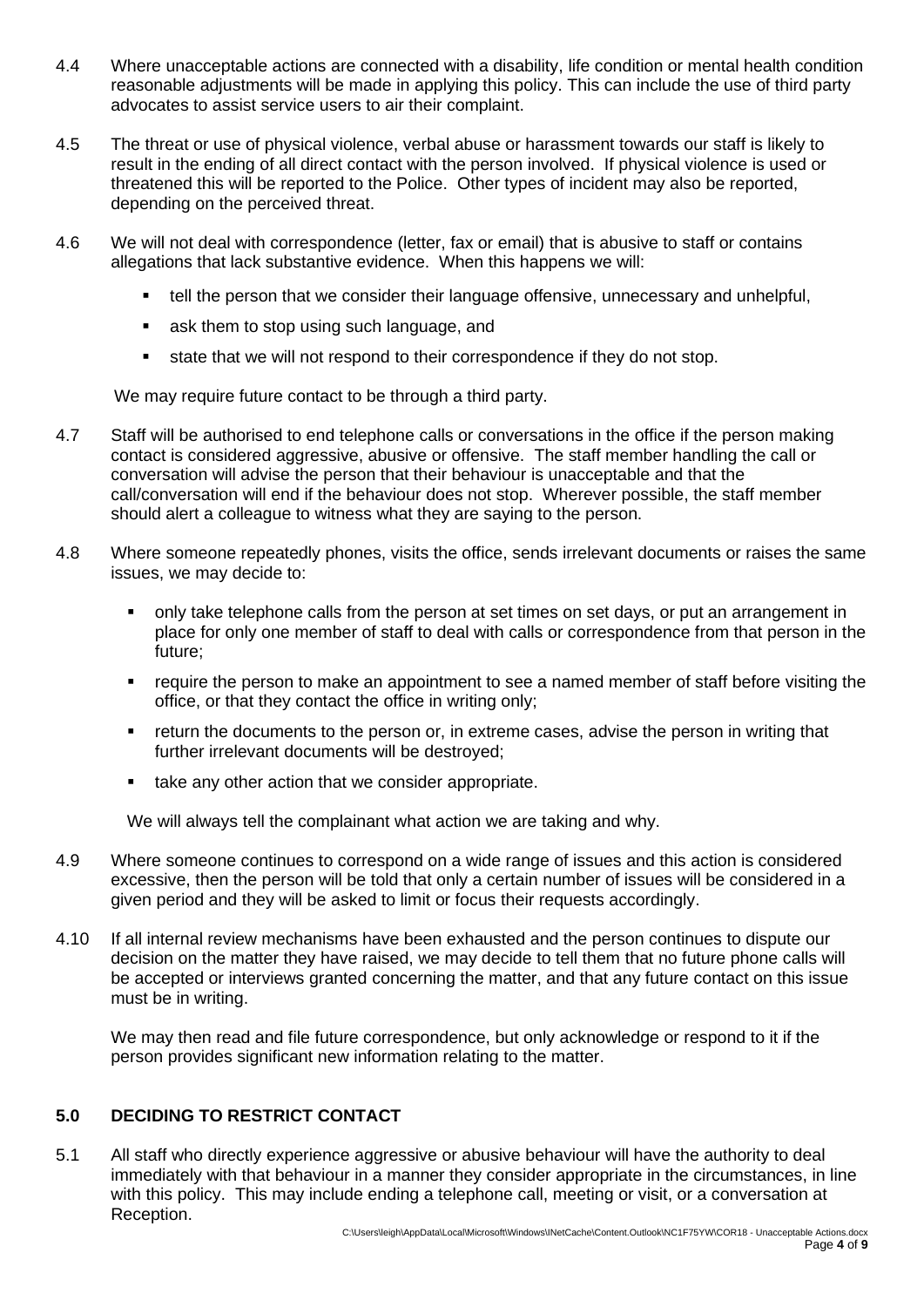- 5.2 With the exception of decisions taken at the time of an incident, any decision to restrict contact with us will normally only be taken after careful consideration of the matter by a Manager or the Director. Wherever possible, we will give the person the opportunity to modify their behaviour or action before a decision is taken.
- 5.3 The person will be told in writing:
	- why a decision has been made to restrict future contact,
	- the restricted contact arrangements and,
	- **■** if relevant, the length of time that these restrictions will be in place.

#### **Appealing a decision to restrict contact**

5.4 The person may appeal against a decision to restrict contact. An appeal will be dealt with either by the Director or a panel of three Committee Members, depending on who took the original decision.

The person will be advised in writing of the outcome of their appeal and whether the restricted contact arrangements still apply or a different course of action has been agreed.

### **6.0 RECORDING AND REVIEWING A DECISION TO RESTRICT CONTACT**

- 6.1 The Director will ensure that all incidents of unacceptable actions or behaviour reported by staff are recorded. Where it is decided to restrict contact, the details will be noted in the relevant house file (where appropriate) and/or on relevant computer records.
- 6.2 A decision to restrict contact may be reconsidered if the person demonstrates a more acceptable approach. The Director, in consultation with the Manager of the staff involved will review the status of those with restricted contact arrangements at least every 3 months.

#### **7.0 IMPLEMENTATION AND REVIEW**

7.1 The Director is responsible for ensuring that this policy is implemented when required, and that it is reviewed by the Management Committee at least every three years.

Approved by the Management Committee on 26 August 2020

Next review due by: August 2023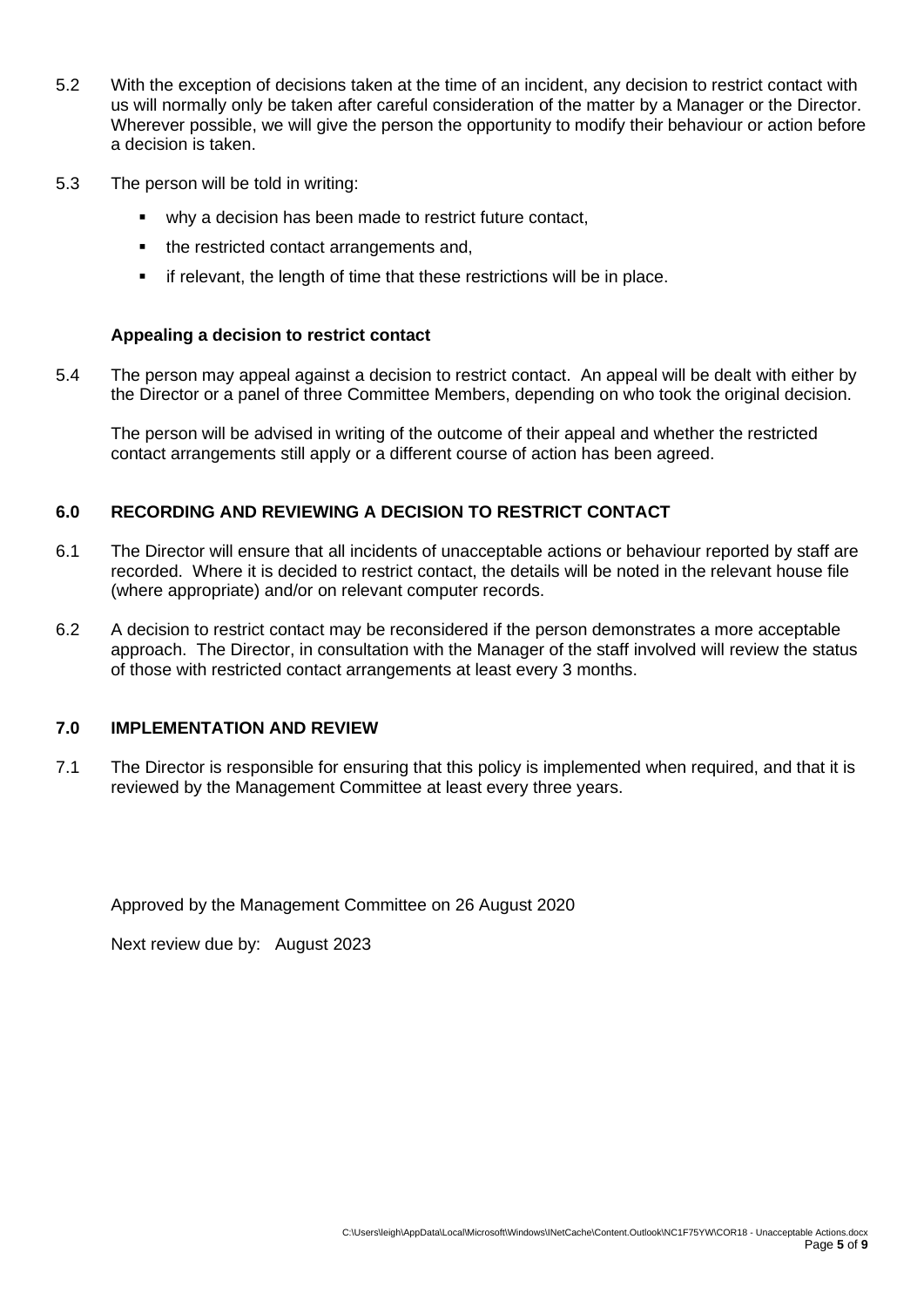

# **PROSPECT EQUALITY IMPACT ASSESSMENT RECORD**

| Title of policy/ practice/ strategy | Unacceptable Actions Policy  |                      |
|-------------------------------------|------------------------------|----------------------|
| <b>Department</b>                   | Corporate                    |                      |
| Who is involved in the EQIA?        | Management Team/Julie Thynne |                      |
| Type of policy/ practice/ strategy  | <b>New</b>                   | Existing $\boxtimes$ |
| Date completed                      | 12/08/20                     |                      |

# **Stage 1: Screening Record**

# *What is the main purpose of the policy?*

This policy describes how we will deal with the relatively small number of situations when we consider that the actions or behaviour of someone who is not an employee or Committee Member are unacceptable.

# *Who will the policy benefit and how?*

The policy will impact on all employees who deal with service users and complainants. It will also impact on service users who demonstrate unacceptable behaviours.

## *For each equality group, does or could the policy have a negative impact?*

| <b>Protected characteristic</b>          | <b>Negative</b> | Positive/no impact | Don't know |
|------------------------------------------|-----------------|--------------------|------------|
| Age                                      |                 | ⊠                  |            |
| <b>Disability</b>                        | $\boxtimes$     |                    |            |
| Gender reassignment                      |                 | ⊠                  |            |
| Marriage & civil partnership             |                 | $\boxtimes$        |            |
| Pregnancy & maternity                    |                 | ⊠                  |            |
| Race                                     |                 | ⊠                  |            |
| Religion or belief (including no belief) |                 | $\boxtimes$        |            |
| <b>Sex</b>                               |                 | ⊠                  |            |
| Sexual orientation                       |                 | ⊠                  |            |

If you answered negative or don't know to the above question you should consider doing a full EQIA.

# *Are there any potential barriers to implementing the policy?*

There are no identified barriers to implementation.

|                          | es |  |
|--------------------------|----|--|
| Is a full EQIA required? |    |  |

# *If you answered no to the above question explain why a full EQIA is not required:*

| No impact on equalities identified: |  |
|-------------------------------------|--|
| Other:                              |  |
|                                     |  |
|                                     |  |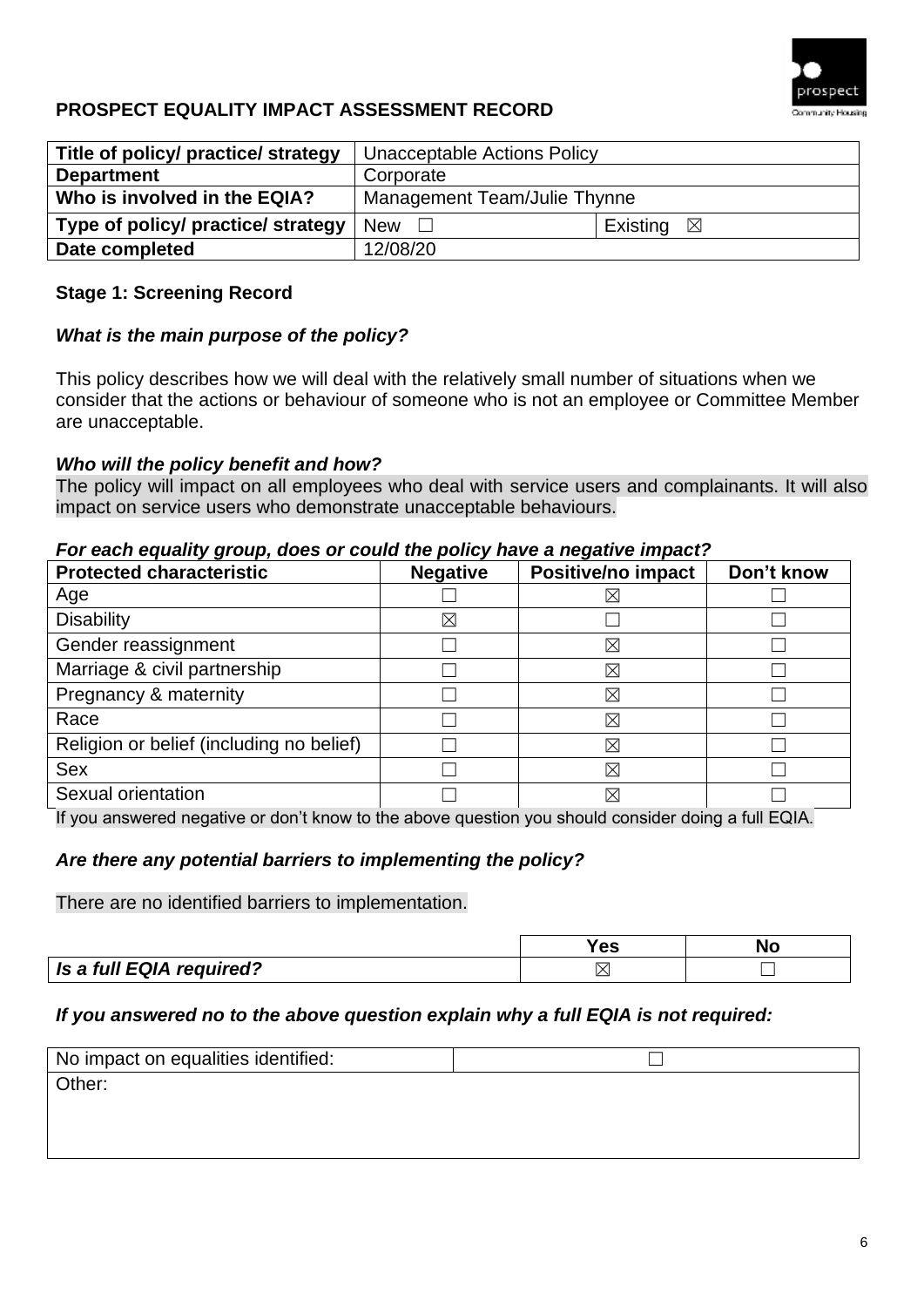# **Stage 2: Data and evidence gathering, involvement and consultation**

Include here the results of your evidence gathering, including qualitative and quantitative data and the source of that information, whether national statistics, surveys or consultations with relevant equality groups.

| <b>Source</b>                | <b>Qualitative evidence</b>    | <b>Quantitative evidence</b> | <b>Which protected</b>              | <b>Gaps identified/action taken</b> |
|------------------------------|--------------------------------|------------------------------|-------------------------------------|-------------------------------------|
|                              | provided                       | provided                     | characteristics are covered?        |                                     |
| Management information       |                                | Annual staff and             | Age, disability, gender,            | Membership data not collected.      |
| data                         |                                | committee equalities         | ethnicity. In some cases other      |                                     |
|                              |                                | data                         | protected characteristics           |                                     |
| Tenant satisfaction survey   |                                | Survey carried out in        | Age, disability, gender,            | Data becoming out of date.          |
|                              |                                | 2019                         | ethnicity. In some cases other      |                                     |
|                              |                                |                              | protected characteristics           |                                     |
| Committee, Equalities        | Equality related issues        |                              | Various                             |                                     |
| Working Group and            | identified and discussed       |                              |                                     |                                     |
| <b>Tenants Forum minutes</b> |                                |                              |                                     |                                     |
| Review of complaints         | Tenant/service user            | Statistical data on types    | All protected characteristics       |                                     |
| received                     | experience                     | of complaint                 |                                     |                                     |
| Observations/conversations   | Staff/committee/tenant/service |                              | All protected characteristics       |                                     |
| (anecdotal)                  | user levels of understanding,  |                              |                                     |                                     |
|                              | inclusive practice             |                              |                                     |                                     |
| Edinburgh Census 2011        |                                | Statistical data             | Age disability, gender, ethnicity,  | Data becoming out of date.          |
|                              |                                |                              | marital status, religion or belief. |                                     |
| EdIndex data                 |                                | Statistical data provided    | Age, disability, gender,            | Data becoming out of date.          |
|                              |                                | for individuals on the       | ethnicity. In some cases other      |                                     |
|                              |                                | housing waiting list         | protected characteristics.          |                                     |
| <b>SHR Annual Return on</b>  |                                | Statistical data on staff,   | Disability, ethnicity.              |                                     |
| Charter data                 |                                | committee and tenant         |                                     |                                     |
|                              |                                | profile for RSLs             |                                     |                                     |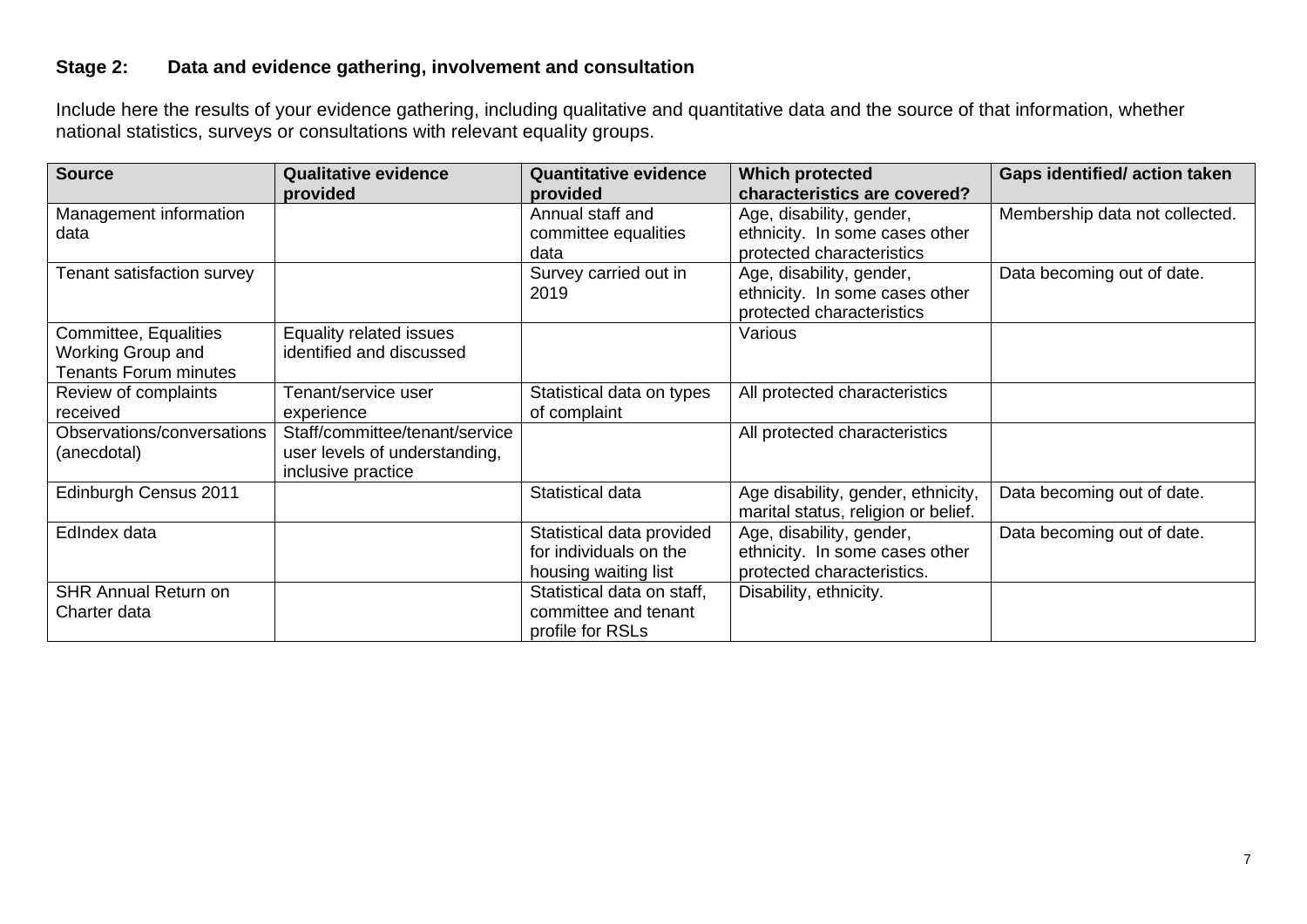*How might the policy impact on people who share protected characteristics?*Include both positive and negative impacts.

| <b>Protected Characteristic</b>             | <b>Description of Impact</b>                                                                                                                                                                                                                                                                                                                                                                                                                                                                                                                                                                              |
|---------------------------------------------|-----------------------------------------------------------------------------------------------------------------------------------------------------------------------------------------------------------------------------------------------------------------------------------------------------------------------------------------------------------------------------------------------------------------------------------------------------------------------------------------------------------------------------------------------------------------------------------------------------------|
| Age                                         | No impact identified.                                                                                                                                                                                                                                                                                                                                                                                                                                                                                                                                                                                     |
|                                             |                                                                                                                                                                                                                                                                                                                                                                                                                                                                                                                                                                                                           |
| <b>Disability</b>                           | Individuals with certain life conditions or mental health conditions<br>could be impacted negatively due to the lack of understand of their<br>condition. Individual circumstances will be taken into account in the<br>application of this policy and reasonable adjustments will be made<br>in applying this policy. This can include the use of third party<br>advocates to assist service users to air their complaint. We will<br>provide training and support to employees when dealing with<br>challenging behaviour and situation.                                                                |
| Gender reassignment                         | The policy protects employees from harassment. This extends to<br>harassment on the grounds of gender reassignment.                                                                                                                                                                                                                                                                                                                                                                                                                                                                                       |
| Marriage & civil partnership                | No impact identified.                                                                                                                                                                                                                                                                                                                                                                                                                                                                                                                                                                                     |
| Pregnancy & maternity                       | No impact identified.                                                                                                                                                                                                                                                                                                                                                                                                                                                                                                                                                                                     |
| Race                                        | The policy will have a positive impact on employees. It makes clear<br>that abuse and harassment will not be tolerated. This includes<br>racial harassment. The policy sets out clear guidance for<br>employees to enable them to deal with unreasonable behaviour.<br>The policy has no differential impact with regard to the race of<br>service users. However, translated copies of the policy can be<br>made available for service users who do not speak English.<br>Appropriate measures will be taken to ensure that, where there are<br>language barriers, service users understand the process. |
| Religion or belief (including no<br>belief) | The policy protects employees from harassment. This extends to<br>harassment on the grounds of religion or belief.                                                                                                                                                                                                                                                                                                                                                                                                                                                                                        |
| Sex                                         | No impact identified.                                                                                                                                                                                                                                                                                                                                                                                                                                                                                                                                                                                     |
| Sexual orientation                          | The policy protects employees from harassment. This extends to<br>harassment on the grounds of sexual orientation.                                                                                                                                                                                                                                                                                                                                                                                                                                                                                        |

# *How does the policy promote equality of opportunity?*

The policy ensures that individual circumstances are taken into account and reasonable adjustments made for service users whose behaviour is impacted on by a disability. The protected characteristic of disability includes mental health conditions. This is balanced with our duty of care to employees.

### *How does the policy promote good relations?*

The policy aims to ensure that all service users have access to our complaints procedure and that all parties are treated with dignity and respect.